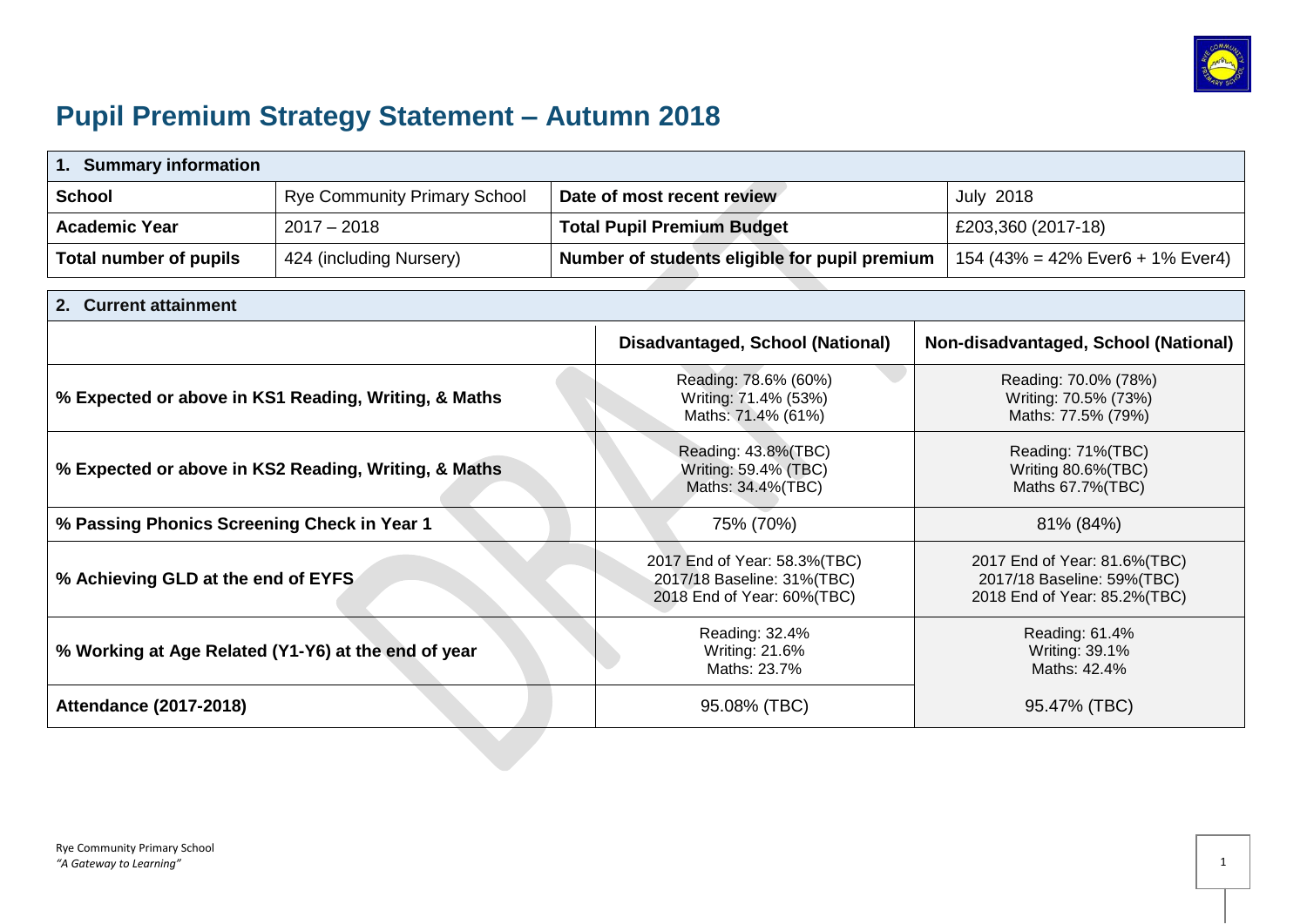

|           |                                                                                                                                  | 3. Barriers to future attainment (for disadvantaged pupils)                                                                                                                                                                                                                                                                                                                                                                                                                                                                                                                                                                                                                                                                                                                                                                                                                                      |
|-----------|----------------------------------------------------------------------------------------------------------------------------------|--------------------------------------------------------------------------------------------------------------------------------------------------------------------------------------------------------------------------------------------------------------------------------------------------------------------------------------------------------------------------------------------------------------------------------------------------------------------------------------------------------------------------------------------------------------------------------------------------------------------------------------------------------------------------------------------------------------------------------------------------------------------------------------------------------------------------------------------------------------------------------------------------|
|           | <b>Academic barriers</b>                                                                                                         |                                                                                                                                                                                                                                                                                                                                                                                                                                                                                                                                                                                                                                                                                                                                                                                                                                                                                                  |
| Α.        |                                                                                                                                  | Prior attainment and progress in literacy, poor literacy skills                                                                                                                                                                                                                                                                                                                                                                                                                                                                                                                                                                                                                                                                                                                                                                                                                                  |
| <b>B.</b> |                                                                                                                                  | Prior attainment and progress in numeracy, poor numeracy skills                                                                                                                                                                                                                                                                                                                                                                                                                                                                                                                                                                                                                                                                                                                                                                                                                                  |
|           | <b>Additional barriers</b>                                                                                                       |                                                                                                                                                                                                                                                                                                                                                                                                                                                                                                                                                                                                                                                                                                                                                                                                                                                                                                  |
| C.        | Low expectations of self and low career aspirations                                                                              |                                                                                                                                                                                                                                                                                                                                                                                                                                                                                                                                                                                                                                                                                                                                                                                                                                                                                                  |
| D.        |                                                                                                                                  | Low attendance rates for students and disadvantaged students                                                                                                                                                                                                                                                                                                                                                                                                                                                                                                                                                                                                                                                                                                                                                                                                                                     |
| Ε.        |                                                                                                                                  | Weak emotional resilience, challenging family circumstances                                                                                                                                                                                                                                                                                                                                                                                                                                                                                                                                                                                                                                                                                                                                                                                                                                      |
|           | 4. Intended outcomes                                                                                                             | <b>Success criteria</b>                                                                                                                                                                                                                                                                                                                                                                                                                                                                                                                                                                                                                                                                                                                                                                                                                                                                          |
| Α.        | Accelerated progress in<br>Reading, Writing so that at<br>least 65% of disadvantaged<br>pupils meet age related<br>expectations. | Pupil Progress meetings indicate pupils are on track to make more than 6 steps of progress within the year.<br>In term assessments indicate a greater number of disadvantaged pupils are on track to be working at age related expectations.<br>Interventions are planned, delivered and evaluation of their impact indicates that the gap is reducing between the performance of<br>disadvantaged and non-disadvantaged pupils.<br>Disadvantaged pupils achieving at least the expected standard in end of Key Stage assessments.<br>$\bullet$<br>Disadvantaged pupils meeting the expected standard in the Year 1 Phonics Screening Check.<br>$\bullet$<br>Disadvantage pupils achieving at least Expected (2) in Reading and Writing at the end of EYFS.<br>$\bullet$<br>An increased number of disadvantaged pupils working at age related expectations in Reading and Writing.<br>$\bullet$ |
| <b>B.</b> | Accelerated progress in<br>Maths so that at least 65%<br>of disadvantaged pupils<br>meet age related<br>expectations.            | Pupil Progress meetings indicate pupils are on track to make more than 6 steps of progress within the year.<br>In term assessments indicate a greater number of disadvantaged pupils are on track to be working at age related expectations.<br>Interventions are planned, delivered and evaluation of their impact indicates that the gap is reducing between the performance of<br>disadvantaged and non-disadvantaged pupils.<br>Disadvantaged pupils achieving at least the expected standard in end of Key Stage assessments.<br>Disadvantaged pupils achieving at least Expected (2) in Number and Shape, Space and Measure at the end of EYFS.<br>$\bullet$<br>An increased number of disadvantaged pupils working at age related expectations in Maths.                                                                                                                                  |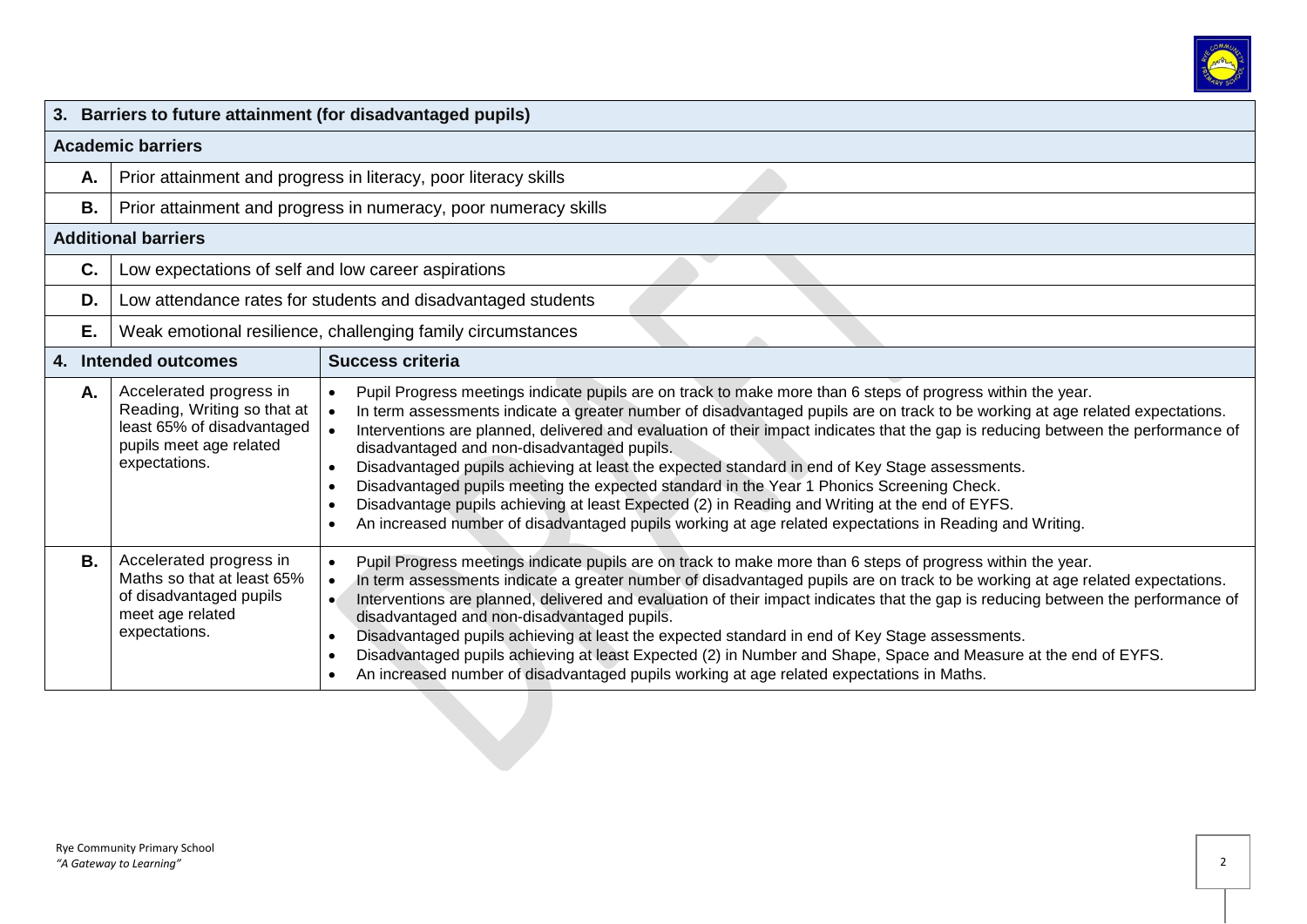

|    | For children to demonstrate<br>a growth mindset<br>consistently throughout the<br>school.<br>Children are able to<br>develop through a deep<br>and balanced curriculum. | Effective peer and self-assessment strategies are embedded within teaching and learning.<br>All teaching and support staff are confident in delivering meta-cognition skills training.<br>Subject Leaders ensure all foundation subjects are being taught, there is good coverage and progression.<br>Increased opportunities for pupils to make links and apply their skills across subjects.<br>Vulnerable children are given targeted support with meta-cognition strategies.<br>Increased numbers of disadvantage children and their families accessing enrichment opportunities.<br>'Quality First Teaching' reflects an 'inclusive' pedagogy throughout the school. |
|----|-------------------------------------------------------------------------------------------------------------------------------------------------------------------------|---------------------------------------------------------------------------------------------------------------------------------------------------------------------------------------------------------------------------------------------------------------------------------------------------------------------------------------------------------------------------------------------------------------------------------------------------------------------------------------------------------------------------------------------------------------------------------------------------------------------------------------------------------------------------|
| D. | Pupil attendance in line<br>with national average of<br>96%.                                                                                                            | Increased attendance data for each term compared to last academic year.<br>Reduced numbers of persistence absenteeism.<br>Fewer unauthorised absences.<br>Improved punctuality.                                                                                                                                                                                                                                                                                                                                                                                                                                                                                           |

## **5. Review of expenditure**

# **Academic Year: September 2017 (January 2018) – July 2018**

### **i) Quality First Teaching**

| <b>Desired outcome</b>                                                                                                                                                                                                                              | Chosen action or approach                                                                                                                                                                                                              | <b>Impact</b>                                                                                                                                                                                                                                                                                                                                                                                                                                                                                                                                                                                     | <b>Lessons learned</b>                                                                   | <b>Cost</b> |
|-----------------------------------------------------------------------------------------------------------------------------------------------------------------------------------------------------------------------------------------------------|----------------------------------------------------------------------------------------------------------------------------------------------------------------------------------------------------------------------------------------|---------------------------------------------------------------------------------------------------------------------------------------------------------------------------------------------------------------------------------------------------------------------------------------------------------------------------------------------------------------------------------------------------------------------------------------------------------------------------------------------------------------------------------------------------------------------------------------------------|------------------------------------------------------------------------------------------|-------------|
| A - Accelerated progress in Reading,<br>Writing so that at least 65% of disadvantaged<br>pupils meet age related expectations<br>B - Accelerated progress in Maths so<br>that at least 65% of disadvantaged<br>pupils meet age related expectations | Improve the quality of feedback throughout the<br>school.                                                                                                                                                                              | Term 6: 62.6% working at or above age related in Reading,<br>53.2% working at or above age related in Writing 51.8%<br>working at or above age related in Maths.<br>SENDCo support has ensured that 100% of children on the<br>SEND register have provision maps completed by the<br>teachers that detail their targets. These are shared with<br>parents and the children.<br>75% are confidently and effectively using teachers are using<br>assessment data to plan learning on a regular basis.<br>Monitoring and appraisals indicate that 60% are working<br>effectively within their roles. | Continue to embed.                                                                       |             |
|                                                                                                                                                                                                                                                     | Improve the 'universal offer' to support all<br>colleagues with additional strategies for effective<br>teaching, learning and assessment to support all<br>students including those with special educational<br>needs or disabilities. |                                                                                                                                                                                                                                                                                                                                                                                                                                                                                                                                                                                                   | Increase the position of<br>SENDCO to 0.8 to maximise<br>support for staff and children. |             |
|                                                                                                                                                                                                                                                     | Introduce new assessment software which<br>enables the rigorous tracking of progress and<br>attainment data for all learners including<br>vulnerable groups.                                                                           |                                                                                                                                                                                                                                                                                                                                                                                                                                                                                                                                                                                                   | Continue to embed<br>Training for new staff to<br>ensure continuity in approach.         |             |
|                                                                                                                                                                                                                                                     | Continue to embed 'Talk for Writing' approach in<br>English lessons.                                                                                                                                                                   |                                                                                                                                                                                                                                                                                                                                                                                                                                                                                                                                                                                                   | Redesign, improve<br>robustness of initiative.                                           | £12000      |
|                                                                                                                                                                                                                                                     | Redeploy Teaching Assistant to ensure a more<br>equitable distribution of skills and expertise.                                                                                                                                        |                                                                                                                                                                                                                                                                                                                                                                                                                                                                                                                                                                                                   | Redesign, improve<br>robustness of initiative.                                           |             |
| <b>TOTAL BUDGETED COST</b>                                                                                                                                                                                                                          |                                                                                                                                                                                                                                        |                                                                                                                                                                                                                                                                                                                                                                                                                                                                                                                                                                                                   |                                                                                          |             |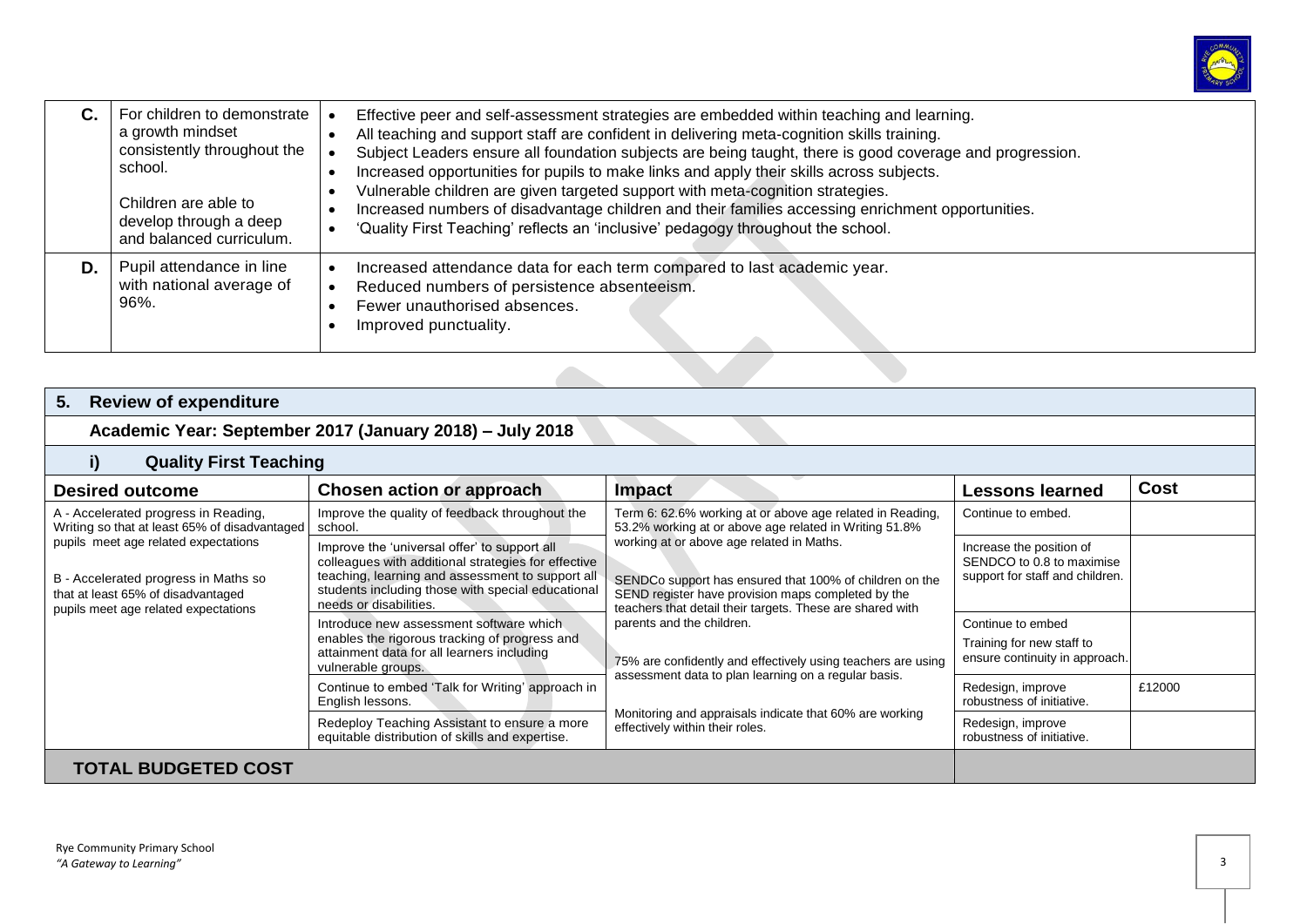

| ii)<br><b>Targeted Support</b>                                                                                                                                 |                                |                                                                                                                                                                                                                                                                                                                                                                                                                                                                                                                                                                                                                                                               |                                                                                                                                                                                                                                                                                        |       |
|----------------------------------------------------------------------------------------------------------------------------------------------------------------|--------------------------------|---------------------------------------------------------------------------------------------------------------------------------------------------------------------------------------------------------------------------------------------------------------------------------------------------------------------------------------------------------------------------------------------------------------------------------------------------------------------------------------------------------------------------------------------------------------------------------------------------------------------------------------------------------------|----------------------------------------------------------------------------------------------------------------------------------------------------------------------------------------------------------------------------------------------------------------------------------------|-------|
| <b>Desired outcome</b>                                                                                                                                         | Chosen action or approach      | Impact                                                                                                                                                                                                                                                                                                                                                                                                                                                                                                                                                                                                                                                        | <b>Lessons learned</b>                                                                                                                                                                                                                                                                 | Cost  |
| Children demonstrate high levels of emotional<br>resilience.<br>Pupil attendance in line with national average<br>of 96%                                       | Music Therapy - The Music Well | Medium - High impact<br>Reports indicate that 100% of children made improvements in<br>their targets within sessions. This is supported by teacher<br>reports of improvements in class. * Not all reports were<br>available at this time to review.                                                                                                                                                                                                                                                                                                                                                                                                           | Continue to fund initiative.<br>Explore staff twilight CPD on<br>Music Therapy.<br>Liaise with Music Well around<br>the impact measures and<br>reporting process.                                                                                                                      | £800  |
| For children to demonstrate consistently<br>throughout the school a growth mindset.<br>Children are able to develop through a deep<br>and balanced curriculum. | <b>ESBAS</b><br><b>CAMHS</b>   | Limited - No impact<br>Due to over demand of the service the wait to access the<br>service was too long for it to have an impact on our<br>attendance or to support with behaviour.<br>There is one case study report where ESBAS contributed to<br>the support package of a vulnerable learner.<br>Another case of improved attendance with ESBAS support.<br>No impact information available                                                                                                                                                                                                                                                                | Redesign, improve robustness<br>of initiative.<br>Look at in-house staffing<br>structure.<br>Continue attendance officer<br>role and supplement with a<br>Family Liaison Officer.                                                                                                      |       |
|                                                                                                                                                                | Nurture Group                  | <b>Medium</b><br>24 children were identified for nurture intervention in terms 5<br>and 6. Progress data is available for 22 children (one child<br>only attended one session and refused further intervention,<br>another child is missing baseline score). Of those 22 children<br>95% had an improvement in their profile score. The average<br>point progress was 12.1.                                                                                                                                                                                                                                                                                   | Continue but enhance with<br>providing Thrive training<br>(Funded through HEPA grant).                                                                                                                                                                                                 | £1000 |
|                                                                                                                                                                | Mallydams                      | Medium - High impact<br>80% of children who self-reported that their behaviour<br>improved.<br>100% of children self-reported an improvement in their self<br>confidence.<br>100% of children self-reported that enjoyed school more.<br>55% of children self-reported that it had a positive impact on<br>their learning.<br>Staff observed that behaviour improved in school for 90% of<br>children.<br>Staff observed that self-confidence improved in school for<br>95% of children.<br>Staff observed that 90% of children increased their levels of<br>enjoyment in school.<br>Staff observed an improvement in school learning for 70% of<br>children. | Implement a whole-school<br>Forest School initiative to<br>extend the benefits to more<br>children and to underpin two<br>key areas of disadvantaged<br>strategy for 2018-19;<br>emotional health and wellbeing<br>and to provide an enhancing<br>experiential learning<br>curriculum. |       |
|                                                                                                                                                                | Playleader                     | <b>Medium impact</b>                                                                                                                                                                                                                                                                                                                                                                                                                                                                                                                                                                                                                                          | Continue to fund initiative but<br>enhance with improved                                                                                                                                                                                                                               | £2000 |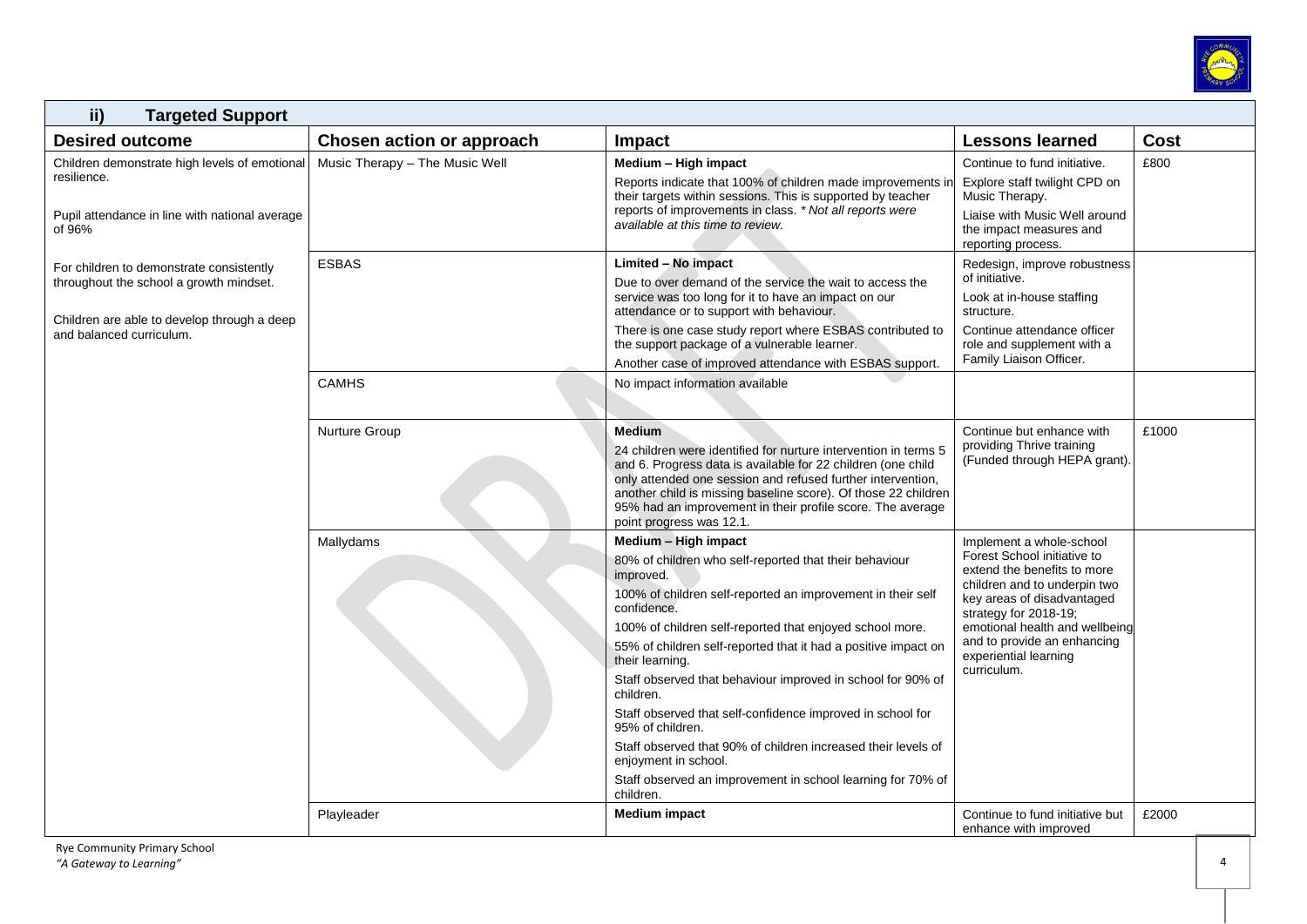

| <b>TOTAL BUDGETED COST</b>                                                                                                                                                                                                                 |                                |                                                                                                                                                                                                                                                                                                                                                                                   | £23,950                                                                                                                        |                                                            |
|--------------------------------------------------------------------------------------------------------------------------------------------------------------------------------------------------------------------------------------------|--------------------------------|-----------------------------------------------------------------------------------------------------------------------------------------------------------------------------------------------------------------------------------------------------------------------------------------------------------------------------------------------------------------------------------|--------------------------------------------------------------------------------------------------------------------------------|------------------------------------------------------------|
|                                                                                                                                                                                                                                            |                                | 12 children screened 50% at risk of dyslexia (36% strongly at<br>risk). 57% of children after receiving support following<br>identification went on to make at least expected progress in<br>reading.                                                                                                                                                                             | required ensuring that dyslexia<br>support resources are shared<br>with parents and staff once<br>screening indicates at risk. |                                                            |
|                                                                                                                                                                                                                                            | Dyslexia screening and support | <b>Medium impact</b>                                                                                                                                                                                                                                                                                                                                                              | alternative reading<br>interventions.<br>Monitoring by SENDCo                                                                  | TA2 3xhr pw                                                |
|                                                                                                                                                                                                                                            |                                | Whilst all children have made progress only 14% made<br>accelerated progress; 43% made expected progress and<br>43% made less than expected progress. The average<br>increase in reading age is 1yr 1m September to July.                                                                                                                                                         | impacted on the frequency of<br>sessions which correlates with<br>declined progress scores.<br>Leadership to explore           |                                                            |
|                                                                                                                                                                                                                                            | Easy Read                      | Low - medium impact                                                                                                                                                                                                                                                                                                                                                               | Staffing arrangements                                                                                                          | £900                                                       |
| A - Accelerated progress in Reading, Writing<br>so at least 65% of disadvantaged pupils meet<br>age related expectations.<br>B - Accelerated progress in Maths so at least<br>65% of disadvantaged pupils meet age<br>related expectations | Rapid Maths intervention -     | <b>Medium impact</b><br>In the 2 terms that this was in place. The gap between<br>disadvantaged and non-disadvantaged pupils reduced, with<br>disadvantaged pupils making +0.45 progress points in maths<br>when completing Rapid Maths intervention compared to -3.2<br>gap between disadvantaged and non-disadvantaged pupils<br>who did not complete Rapid Maths intervention. | Continue to embed and roll out<br>to more year groups across<br><b>KS2.</b>                                                    | £374.90 initial cost<br>On-going cost (TA2<br>hr $x10$ pw) |
|                                                                                                                                                                                                                                            |                                | Nov 2017 to July 2018: 9 Early Help Plans completed, 13<br>families supported, 7 ex-caseload children monitored.                                                                                                                                                                                                                                                                  |                                                                                                                                |                                                            |
|                                                                                                                                                                                                                                            |                                | Average progress scores for RWM for these children was<br>3.48 (expected 4).                                                                                                                                                                                                                                                                                                      |                                                                                                                                |                                                            |
|                                                                                                                                                                                                                                            |                                | intervention reduced to 42%.<br>Family C 7% Level 3 reduced to 0%.                                                                                                                                                                                                                                                                                                                |                                                                                                                                |                                                            |
|                                                                                                                                                                                                                                            |                                | Family B- 50% Level 2 continuum need at the end of                                                                                                                                                                                                                                                                                                                                |                                                                                                                                |                                                            |
|                                                                                                                                                                                                                                            |                                | Family A - Early help report prior to intervention 21.4% lvl 3<br>continuum of need at the end of intervention reduced to 7%<br>Level 3.                                                                                                                                                                                                                                          | pupils are priority case load.                                                                                                 |                                                            |
|                                                                                                                                                                                                                                            | Employ a Family Liaison Worker | 3 PP families (5 pupils) cases were closed by July 2018.<br>100% positively rated the support.                                                                                                                                                                                                                                                                                    | Continue to fund initiative.<br>Ensure the disadvantaged                                                                       | £7000                                                      |
|                                                                                                                                                                                                                                            |                                |                                                                                                                                                                                                                                                                                                                                                                                   | Leaders to continue to review<br>the tracking of behaviour<br>incidents.                                                       |                                                            |
|                                                                                                                                                                                                                                            |                                |                                                                                                                                                                                                                                                                                                                                                                                   | to be purchased.<br>(Link with HEPA grant).                                                                                    |                                                            |
|                                                                                                                                                                                                                                            |                                | Report highlighted that 'rough play' was observed and the<br>number of incidents at lunchtime began to increase in Term<br>6, in particular upper KS2.                                                                                                                                                                                                                            | Jenny Mosely training for all<br>MDSAs and further resources                                                                   |                                                            |
|                                                                                                                                                                                                                                            |                                | Incidents of poor behaviour at playtime remain low. Ofsted<br>inspection in Jan 2018 found behaviour and welfare to be<br>'good' and safeguarding to be effective.                                                                                                                                                                                                                | playtime and lunchtime<br>structure launched September<br>2018.                                                                |                                                            |
|                                                                                                                                                                                                                                            |                                |                                                                                                                                                                                                                                                                                                                                                                                   |                                                                                                                                |                                                            |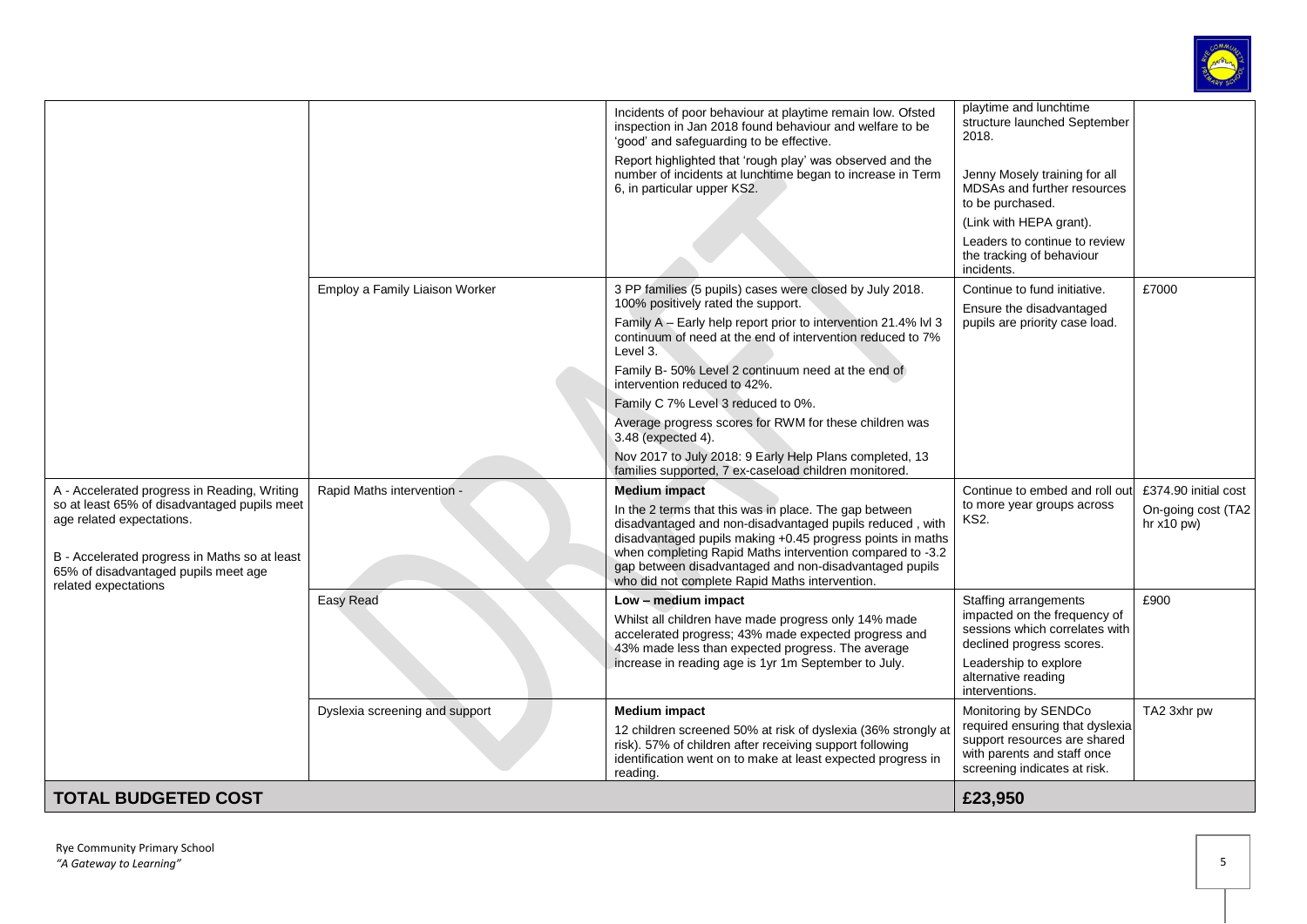

| iii. Strategic Leadership                                                                                                                                         |                                                                       |                                                                                                                                                                                                                |                                                                                   |                                     |  |
|-------------------------------------------------------------------------------------------------------------------------------------------------------------------|-----------------------------------------------------------------------|----------------------------------------------------------------------------------------------------------------------------------------------------------------------------------------------------------------|-----------------------------------------------------------------------------------|-------------------------------------|--|
| <b>Desired outcome</b>                                                                                                                                            | Chosen action or approach                                             | <b>Impact</b>                                                                                                                                                                                                  | <b>Lessons learned</b>                                                            | Cost                                |  |
| School leaders are able to implement rapid<br>improvement through distributed roles and<br>responsibilities.                                                      | Redistribution of SLT and MLT roles and<br>responsibilities.          | <b>Medium impact</b><br>EYFS data:                                                                                                                                                                             | Continue to embed<br>Disadvantage strategy along<br>with implementing the actions | No cost to Pupil<br>Premium budget. |  |
| Middle Leaders contribute to rapid<br>improvement by raising standards in<br>teaching and learning and monitoring the<br>progress and attainment of all learners. | Consultant support for Middle Leaders                                 | All: 77.6%; disadvantaged 64.3%; non-disadvantaged 82.9%<br>(Gap of -18.6%).<br>Gap reduced from 2016/17 and is lower than Local Authority.<br>Phonics screening:                                              | from the PP review.                                                               | No cost to Pupil<br>Premium budget. |  |
| Comprehensive Disadvantaged strategy in<br>place for the new academic year.                                                                                       | External Pupil Premium Review commissioned                            | Disadvantaged 94.6%; non-disadvantaged 93.8% (Gap of<br>$+0.8%$ ).                                                                                                                                             |                                                                                   | No cost to Pupil<br>Premium budget. |  |
| Disadvantaged pupils make accelerated                                                                                                                             |                                                                       | End of KS1 data:                                                                                                                                                                                               |                                                                                   |                                     |  |
| progress and the attainment gap is closing.<br>(Gap of -5.7%).                                                                                                    | Combined: disadvantaged 64.3%; non-disadvantaged 70.0%                |                                                                                                                                                                                                                |                                                                                   |                                     |  |
|                                                                                                                                                                   |                                                                       | Reading: disadvantaged 78.6%; non-disadvantaged 70.0%<br>$(Gap + 8.6\%).$                                                                                                                                      |                                                                                   |                                     |  |
|                                                                                                                                                                   | Writing: disadvantaged 71.4%; non-disadvantaged 75.0%<br>(Gap -3.6%). |                                                                                                                                                                                                                |                                                                                   |                                     |  |
|                                                                                                                                                                   |                                                                       | Maths: disadvantaged 71.4%; non-disadvantaged 77.5%<br>(Gap -6.1%).                                                                                                                                            |                                                                                   |                                     |  |
|                                                                                                                                                                   |                                                                       | End of KS2 data:                                                                                                                                                                                               |                                                                                   |                                     |  |
|                                                                                                                                                                   |                                                                       | Reading: disadvantaged 50%; non-disadvantaged 86.7%<br>(Gap - 36.7%).                                                                                                                                          |                                                                                   |                                     |  |
|                                                                                                                                                                   |                                                                       | Writing: disadvantaged 47%; non-disadvantaged 86.6% (Gap<br>$-39.6%$ ).                                                                                                                                        |                                                                                   |                                     |  |
|                                                                                                                                                                   |                                                                       | Maths: disadvantaged 32.4%; non-disadvantaged 80.0%<br>$(Gap - 47.6\%).$                                                                                                                                       |                                                                                   |                                     |  |
|                                                                                                                                                                   |                                                                       | Yr 1 -6 Attainment data for disadvantaged and non-<br>disadvantaged indicates that from T4-T6 the reading gap<br>increased by 1.2%; the writing gap decreased by 8.5%, and<br>the maths gap decreased by 1.5%. |                                                                                   |                                     |  |

Г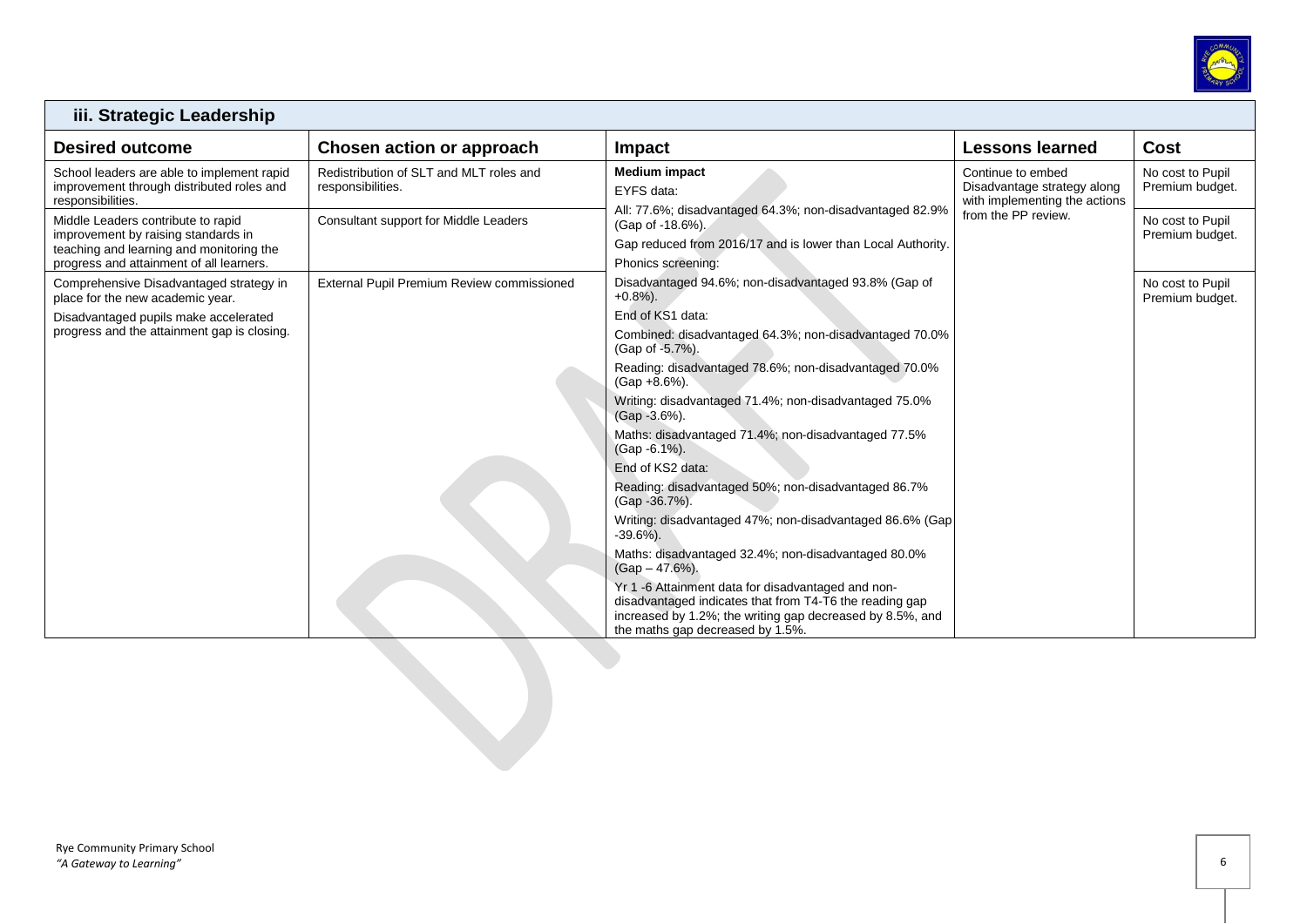

#### **6. Planned expenditure**

#### **Academic Year: 2018 - 19**

The three headings enable you to demonstrate how you are using the Pupil Premium to improve classroom pedagogy, provide targeted support and support whole school strategies.

### **i. Quality of teaching for all**

| <b>Action</b>                                                                                                                                                               | <b>Desired outcome</b>                                                                                                                                                                                                                                                                                       | What is the evidence and rationale for<br>this choice?                                                                                                                                                                                                                                                                        | <b>Staff lead</b><br>and review                    | <b>Anticipated Cost</b>                      |
|-----------------------------------------------------------------------------------------------------------------------------------------------------------------------------|--------------------------------------------------------------------------------------------------------------------------------------------------------------------------------------------------------------------------------------------------------------------------------------------------------------|-------------------------------------------------------------------------------------------------------------------------------------------------------------------------------------------------------------------------------------------------------------------------------------------------------------------------------|----------------------------------------------------|----------------------------------------------|
| Upper KS2: Access and Exposure to<br>Quality First teaching<br>Teaching assistants in all Maths and<br>Literacy sessions                                                    | Monitoring indicates that all support staff are effective<br>in their roles; that they facilitate effective differentiate,<br>support and scaffold learners and promote rapid<br>progress for disadvantaged pupils.                                                                                          | All classes to be supported by a TA in the morning. TAs to be<br>deployed to ensure that all PP children are on task and<br>making progress in every lesson. Regular CPD for support<br>staff to be delivered in house focusing on high quality<br>feedback, strategies to scaffold and support and effective<br>questioning. | <b>DHT</b><br><b>July 2019</b>                     | $2x$ TA <sub>2s</sub> (pt)<br>$2x$ TA3s (pt) |
| Lower KS2: Access and Exposure to<br>Quality First teaching<br>Teaching assistants in all Maths and<br>Literacy sessions                                                    | Monitoring indicates that all support staff are effective<br>in their roles; that they facilitate effective differentiate,<br>support and scaffold learners and promote rapid<br>progress for disadvantaged pupils.                                                                                          | All classes to be supported by a TA in the morning. TAs to be<br>deployed to ensure that all PP children are on task and<br>making progress in every lesson. Regular CPD for support<br>staff to be delivered in house focusing on high quality<br>feedback, strategies to scaffold and support and effective<br>questioning. | <b>DHT</b><br><b>July 2019</b>                     | $2x$ TA <sub>2s</sub> (pt)<br>$2x$ TA3s (pt) |
| Key Stage 1: Gaps in learning<br>History of prior under achievement<br>and or slow progress<br>Early Intervention                                                           | Improvement in end of year outcomes for all pupils.<br>More PP children meeting the Expected Standard at<br>the end of KS1.<br>More PP children working at Greater Depth at the end<br>of KS1.<br>The gap between PP and non PP children has reduced<br>in Reading, Writing and Maths compared to 2018 data. | All KS1 classes to have full time TA support to ensure that<br>PP children receive targeted support daily to reduce the gap<br>in attainment.<br>Phase leader and DHT leader to identify children, gaps and<br>track progress                                                                                                 | KS1 phase leader<br><b>DHT</b><br><b>July 2019</b> | 2x ft TA2s<br>2x ft TA3s                     |
| Limited cultural experiences<br>Teachers to plan enriching learning<br>experiences that include regular trips<br>and visits.<br>Trip subsidy for pupils facing<br>hardship. | Increased pupil engagement.<br>Enhancements to Quality First Teaching to include<br>regular trips and visits.<br>More PP children achieve expected or Greater Depth<br>Attainment of PP children in foundation subjects<br>improves.                                                                         | To ensure that all children have access to trips and visitors<br>that will provide enriching experiences and raise their<br>aspirations.                                                                                                                                                                                      | <b>HT</b><br><b>July 2019</b>                      |                                              |
| <b>Total budgeted cost</b>                                                                                                                                                  |                                                                                                                                                                                                                                                                                                              |                                                                                                                                                                                                                                                                                                                               |                                                    |                                              |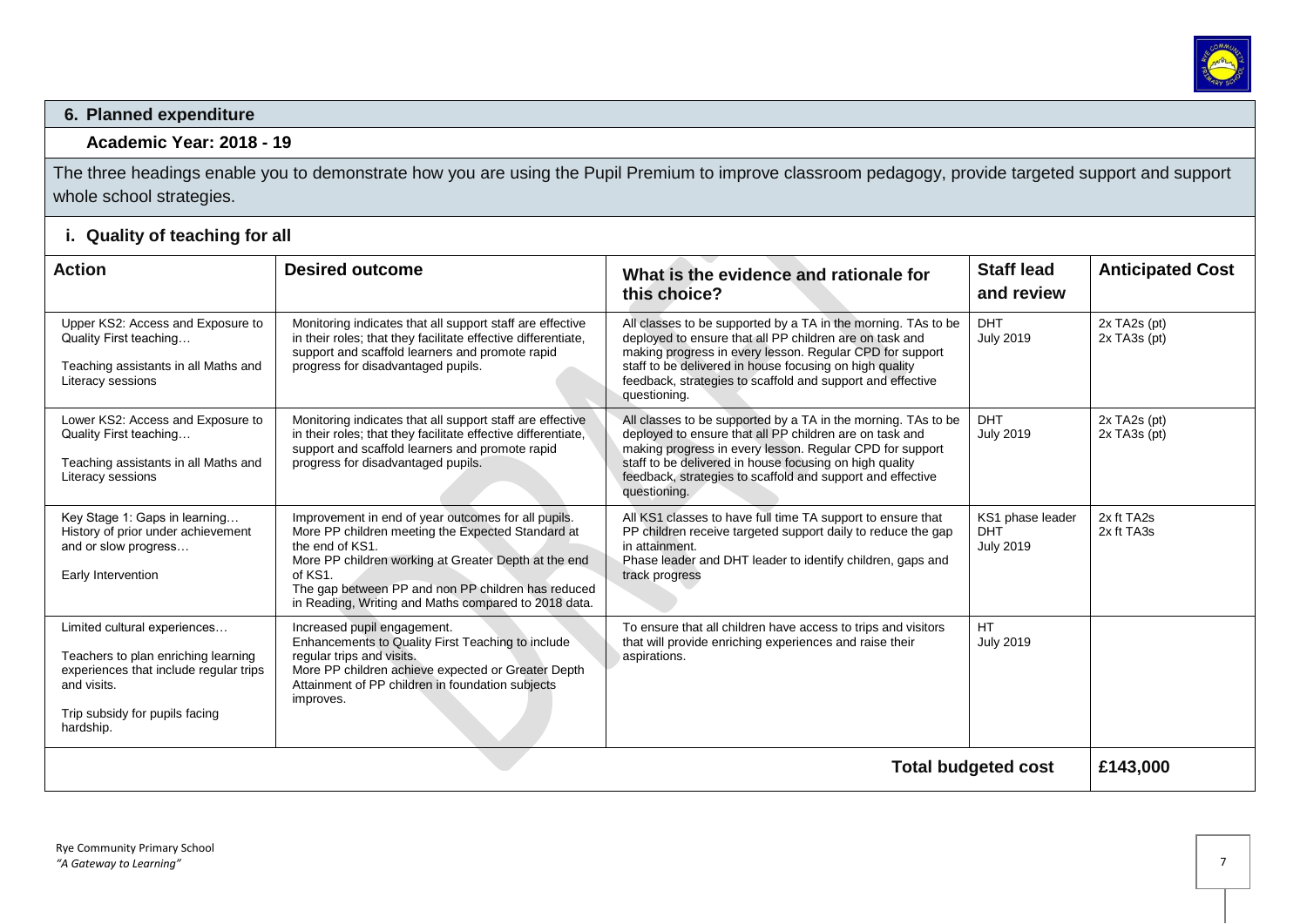

| ii. Targeted support                                                                                                                                                           |                                                                                                                                                                                                                                                                                                                                                  |                                                                                                                                                                                                                                                                                                              |                                                           |                                                 |  |
|--------------------------------------------------------------------------------------------------------------------------------------------------------------------------------|--------------------------------------------------------------------------------------------------------------------------------------------------------------------------------------------------------------------------------------------------------------------------------------------------------------------------------------------------|--------------------------------------------------------------------------------------------------------------------------------------------------------------------------------------------------------------------------------------------------------------------------------------------------------------|-----------------------------------------------------------|-------------------------------------------------|--|
| <b>Action</b>                                                                                                                                                                  | <b>Desired outcome</b>                                                                                                                                                                                                                                                                                                                           | What is the evidence and rationale for<br>this choice?                                                                                                                                                                                                                                                       | <b>Staff lead</b><br>and review                           | <b>Anticipated Cost</b>                         |  |
| Upper KS2: Gaps in learning<br>History of prior under achievement<br>and or slow progress<br>Rapid Maths - Intervention<br>Easy Read & Shooting Stars?<br>Reading intervention | To improve the attainment and progress data for all<br>children.<br>Targeted children to make accelerated progress in<br>Maths (at least 2 steps on TT) in a term.<br>Targeted children to make accelerated progress in<br>Reading (at least 2 steps on TT) in a term<br>Narrowing of the gap between PP and non PP children<br>in KS2 outcomes. | At least 4 sessions a week of small group or 1:1 intervention,<br>led by HLTA or experienced TAs<br>English Leaders to identify effective reading comprehension<br>intervention.                                                                                                                             | DHT & KS2 phase<br>leader<br><b>July 2019</b>             | HLTA hrs x 1 day/ week<br>TA2 hrs x 1 day/ week |  |
| Lower KS2: Gaps in learning<br>History of prior under achievement<br>and or slow progress<br>Rapid Maths - Intervention<br>Easy Read & Shooting Stars?<br>Reading intervention | To improve the attainment and progress data for all<br>children.<br>Targeted children to make accelerated progress in<br>Maths (at least 2 steps on TT) in a term.<br>Targeted children to make accelerated progress in<br>Reading (at least 2 steps on TT) in a term<br>Narrowing of the gap between PP and non PP children<br>in KS2 outcomes. | At least 4 sessions a week of small group or 1:1 intervention,<br>lead by HLTA or experienced TAs                                                                                                                                                                                                            | DHT & KS2 phase<br>leader<br><b>July 2019</b>             | HLTA hrs x 1 day/ week<br>TA2 hrs x 1 day/ week |  |
| EYFS (Excluding Nursery EYPP):<br>Speech, Language and<br>Communication needs<br>Speech Link & Language Link<br>intervention delivered by dedicated<br><b>TA</b>               | Assessments from Speech and Language Link<br>programmes indicate that children have made in<br>progress with improving scores.<br>Increased number of children achieved the ELGs for<br>C&L.                                                                                                                                                     | Screening of all Reception children for language needs with<br>group and 1:1 intervention delivered.<br>Screening of identified pupils for speech sound difficulties<br>and group and 1:1 intervention delivered.<br>Referrals to SALT when required and programmes delivered<br>in school by trained staff. | <b>SENDCO</b><br>EYFS phase<br>leader<br><b>July 2019</b> | <b>Assistant SENCo</b><br>0.5 day/ week         |  |
| £16,500<br><b>Total budgeted cost</b>                                                                                                                                          |                                                                                                                                                                                                                                                                                                                                                  |                                                                                                                                                                                                                                                                                                              |                                                           |                                                 |  |
|                                                                                                                                                                                |                                                                                                                                                                                                                                                                                                                                                  |                                                                                                                                                                                                                                                                                                              |                                                           |                                                 |  |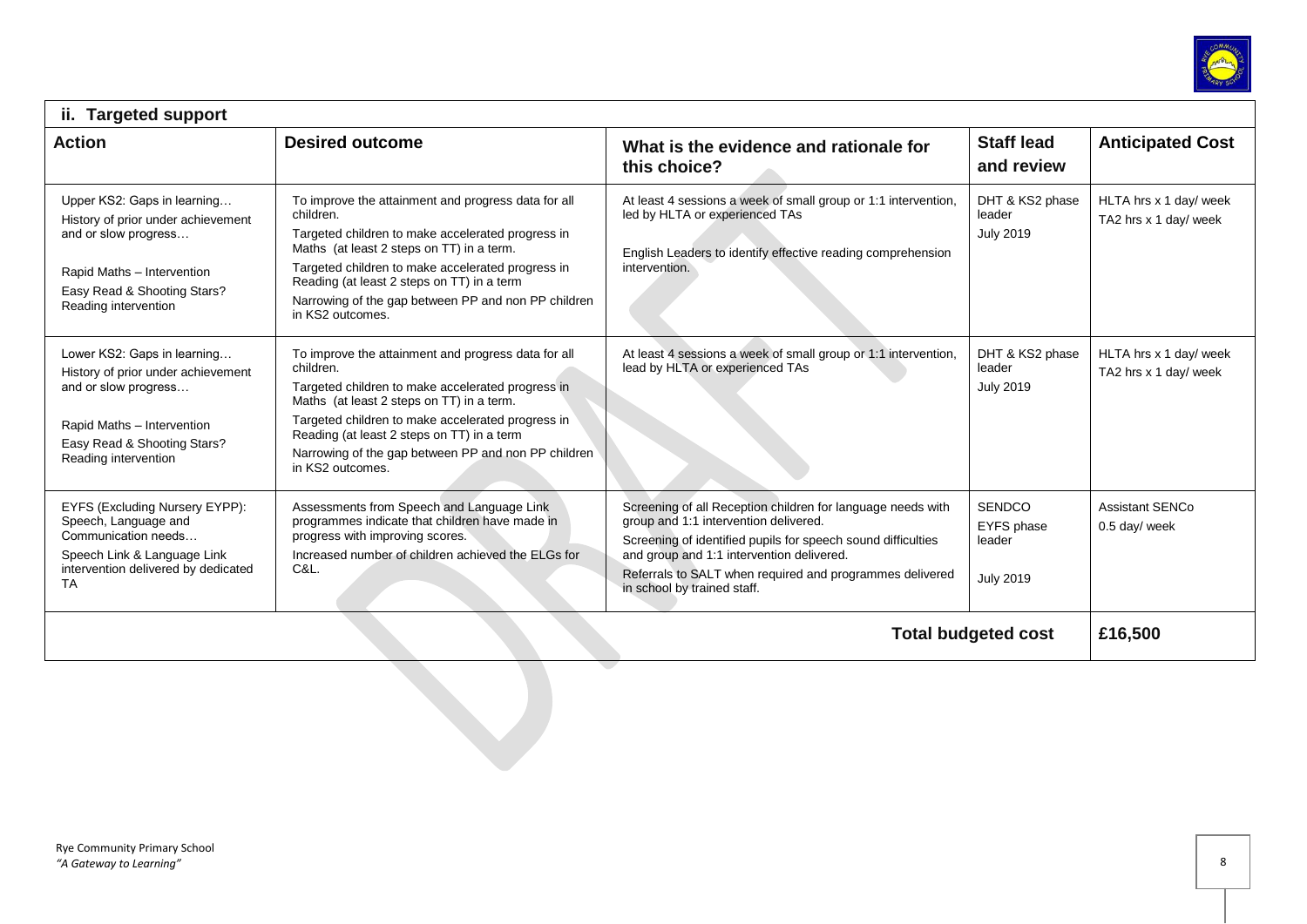

| iii. Other approaches                                                                                                                                                  |                                                                                                                                                                                                                                                                                                                                                                                                                                                                                                                          |                                                                                                                                                                                                                                                                                                                         |                                          |                                                                  |  |
|------------------------------------------------------------------------------------------------------------------------------------------------------------------------|--------------------------------------------------------------------------------------------------------------------------------------------------------------------------------------------------------------------------------------------------------------------------------------------------------------------------------------------------------------------------------------------------------------------------------------------------------------------------------------------------------------------------|-------------------------------------------------------------------------------------------------------------------------------------------------------------------------------------------------------------------------------------------------------------------------------------------------------------------------|------------------------------------------|------------------------------------------------------------------|--|
| <b>Action</b>                                                                                                                                                          | <b>Desired outcome</b>                                                                                                                                                                                                                                                                                                                                                                                                                                                                                                   | What is the evidence and rationale for this                                                                                                                                                                                                                                                                             | <b>Staff lead</b>                        | <b>Anticipated Cost</b>                                          |  |
|                                                                                                                                                                        |                                                                                                                                                                                                                                                                                                                                                                                                                                                                                                                          | choice?                                                                                                                                                                                                                                                                                                                 | and review                               |                                                                  |  |
| Whole School: Low emotional<br>wellbeing, poor self-confidence, and<br>low self-esteem. Low resilience<br>Nurture<br>The Thrive Approach<br>Music Well                 | Children are in class and engaged on their learning a<br>greater % of time.<br>Targeted children are making at least expected<br>progress in R, W and M.<br>Improvement in the end of Outcomes throughout the<br>school.<br>Therapist provide impact reports on a case by case<br>basis that indicate significant improvements in a child's<br>social, emotional and communication needs. Leuven<br>Scales recorded by classroom teachers indicate an<br>improvement in a child's Wellbeing and involvement in<br>class. | Thrive trained staff to deliver group intervention through<br>Nurture group and 1:1 emotional support. Ensuring children's<br>emotional needs are met so that they can focus on class<br>learning, and apply resilience.<br>1:1 Music Therapy for identified children                                                   | SENDCO<br><b>DHT</b><br><b>July 2019</b> | Family Liaison Officer<br>% contribution to salary               |  |
| Low emotional wellbeing, poor self-<br>confidence, and low self-esteem.<br>Low resilience<br>Disengagement with school<br><b>Forest School</b><br><b>KS1 &amp; KS2</b> | Improvement in children's Wellbeing and Involvement<br>(Leuven Scales).<br>Improvement in attendance.                                                                                                                                                                                                                                                                                                                                                                                                                    | To provide an enriching curriculum and extend experiential<br>learning with each Year group to receive a term of Forest<br>School provision (small groups taken 1 afternoon a week, 1<br>full day attended by whole year group)                                                                                         | <b>DHT</b><br><b>July 2019</b>           | 180x TA3 hrs - per year<br>group                                 |  |
| Speech, Language and<br>Communication needs<br>Speech Link & Language Link<br>intervention delivered by dedicated<br>TA                                                | Assessments from Speech and Language Link<br>programmes indicate that children have made in<br>progress with improving scores.<br>Improvement in end of KS1 assessments.<br>Children with Speech, Language and Communication<br>needs are making at least expected progress in R, W<br>and M.<br>Fewer children requiring additional S&L support when<br>they transitioning into the next Key Stage.                                                                                                                     | Referrals to SALT when required and programmes delivered<br>in school by trained staff and or classroom staff.<br>Screening of all casual admissions for language needs and<br>intervention programme delivered.<br>Continuation of speech and language intervention for<br>children previously identified with a need. | <b>SENDCO</b><br><b>July 2019</b>        | Speech Link and<br>Language link subscription<br>% of TA3 salary |  |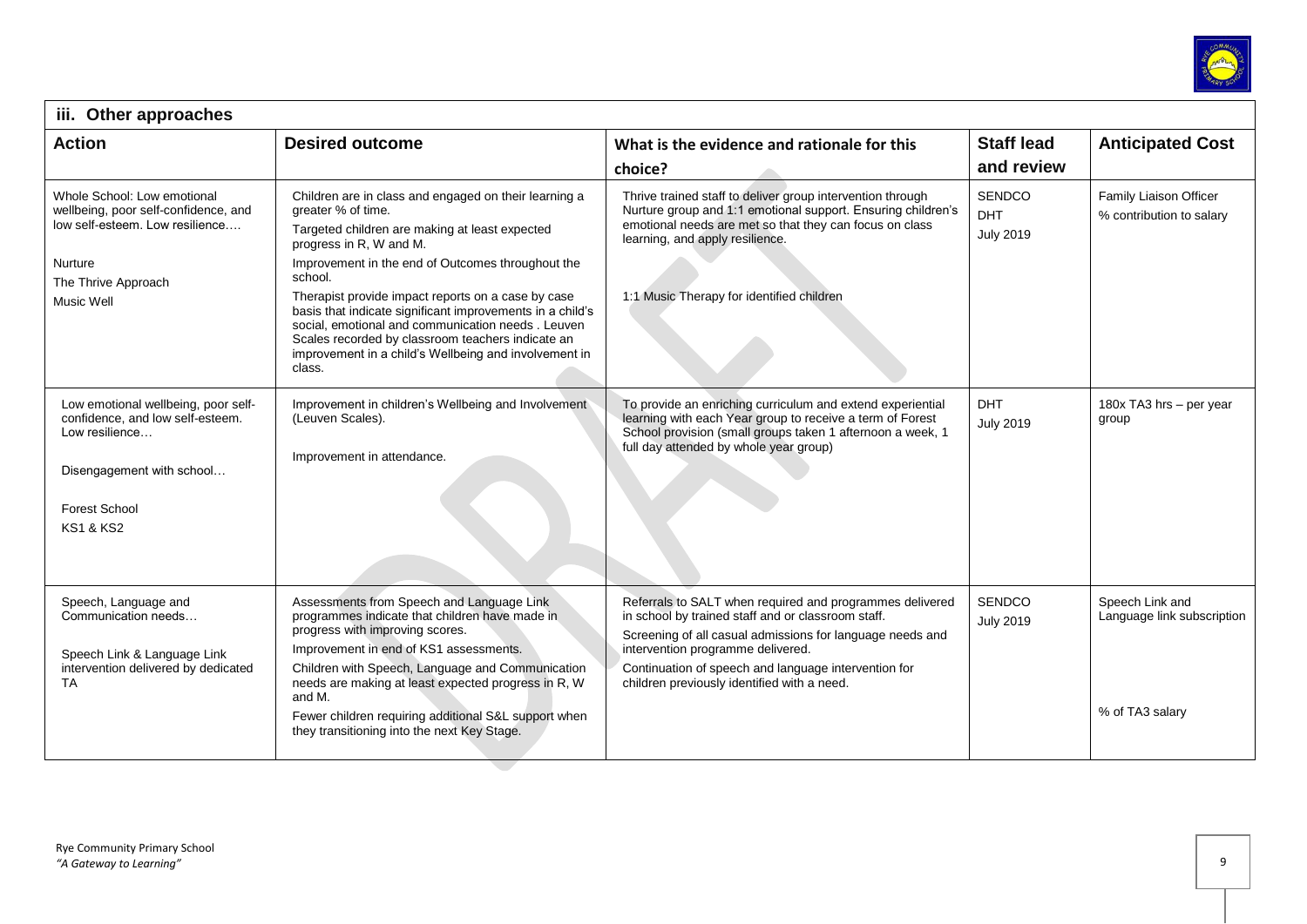

| Poor parental engagement and or<br>low attendance<br>Appointment of a Family Liaison<br>Officer                                                                                                                                                                                                  | Attendance of targeted children improves to be at least<br>97%<br>Parent engagement improves and there is an increase<br>in home support for reading and homework.<br>Children come into school well prepared and resourced<br>for their day in school. | FLO to work with targeted children and their families. Offering<br>personalised support.<br>Parent Engagement lead - to regularly monitor the<br>attendance of PP families to parent consultation evenings<br>and workshops.                                                                                                                                                                                                             | SENDCO<br><b>July 2019</b>     | % of FLO salary<br>(ABOVE)                        |
|--------------------------------------------------------------------------------------------------------------------------------------------------------------------------------------------------------------------------------------------------------------------------------------------------|---------------------------------------------------------------------------------------------------------------------------------------------------------------------------------------------------------------------------------------------------------|------------------------------------------------------------------------------------------------------------------------------------------------------------------------------------------------------------------------------------------------------------------------------------------------------------------------------------------------------------------------------------------------------------------------------------------|--------------------------------|---------------------------------------------------|
| High numbers of PP children<br>demonstrating low levels of activity,<br>poor healthy lifestyle choices, and<br>attending few extra-curricular<br>opportunities<br>Premier Sports after school Sports<br><b>Clubs</b><br>Premier sports Holiday Club<br>Swimming lessons with a swimming<br>coach | Reduction in the number of PP children that<br>demonstrate low levels of activity.<br>A greater % of PP children regularly attend extra-<br>curricular activities.<br>More PP children are competing at a higher level in<br>sports and games.          | To promote healthy lifestyles and provide enriching<br>experiences for disadvantaged pupils.                                                                                                                                                                                                                                                                                                                                             | PE lead<br><b>July 2019</b>    |                                                   |
| Leadership of PP Provision<br>Ofsted report 2018 finding grading<br>leadership & management 4                                                                                                                                                                                                    | Monitoring of teaching and learning is at least<br>consistently good throughout the school.<br>The gap in attainment is narrowing in all years from<br>Term1 to Term6.                                                                                  | Continue to develop the role of PP lead. PP lead to continue<br>to embed improvements following PP audit.<br>PP Lead to embed collective responsibility by ensuring PP is<br>a focus in monitoring of teaching and learning and that all<br>staff are held to account for narrowing the gap between PP<br>and non PP children.<br>PP lead to continue to provide staff with support and training<br>on meeting the needs or PP children. | <b>DHT</b><br><b>July 2019</b> | % of AHT Salary                                   |
| 2018 data indicates a widening gap<br>for PP compared to non PP<br>children<br>Following PP audit a subscription to<br>the Achievement for All (AfA)<br>programme.                                                                                                                               | The attainment gap between PP and non PP children is<br>decreasing, with improved outcomes for PP children<br>performing better having made rapid progress.                                                                                             | 6 AfA support sessions within the year focusing on<br>Structured Conversation training to improve parent<br>engagement and TA training to improve Quality First<br>Teaching.                                                                                                                                                                                                                                                             | <b>DHT</b><br><b>July 2019</b> | Programme per year:<br><b>AFA Practice Review</b> |